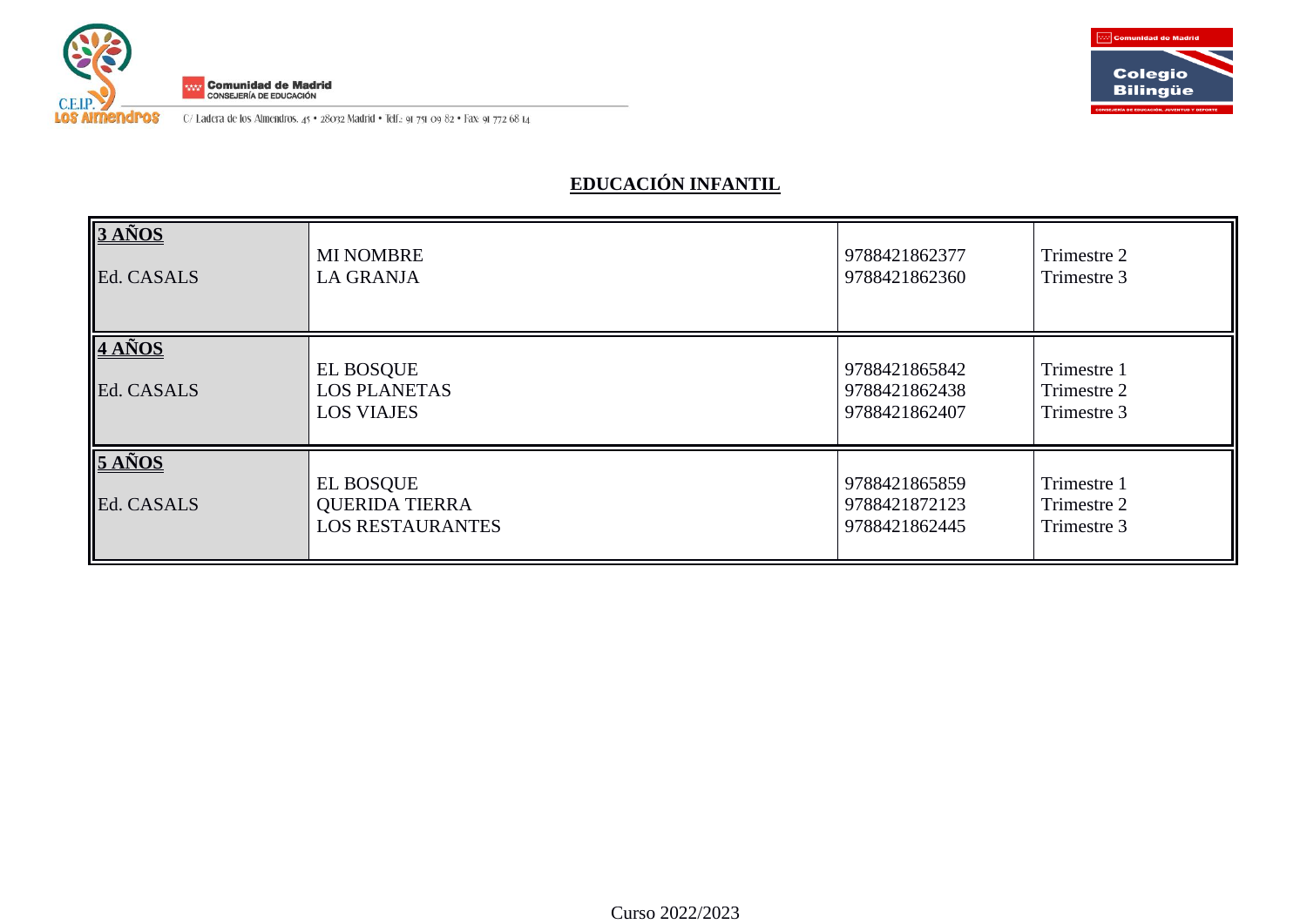



C/ Ladera de los Almendros. 45 · 28032 Madrid · Telf.: 91 751 09 82 · Fax: 91 772 68 14

## **PRIMERO:**

| <b>LENGUA</b>          | LENGUA 1 (ANAYA)                          | 9788469892268 |
|------------------------|-------------------------------------------|---------------|
| <b>MATEMÁTICAS</b>     | MATEMÁTICAS 1 (ANAYA)                     | 9788469893517 |
| <b>NATURAL SCIENCE</b> | CLIL WORLD NATURAL SCIENCE P1 CB (OXFORD) | 9780190546717 |
| <b>SOCIAL SCIENCE</b>  | CLIL WORLD SOCIAL SCIENCE P1 CB (OXFORD)  | 9780190547073 |
| <b>INGLÉS</b>          | World Class 1. Class Book (OXFORD)        | 9780194752671 |
|                        | World Class 1. Activity Book (OXFORD)     | 9780194078153 |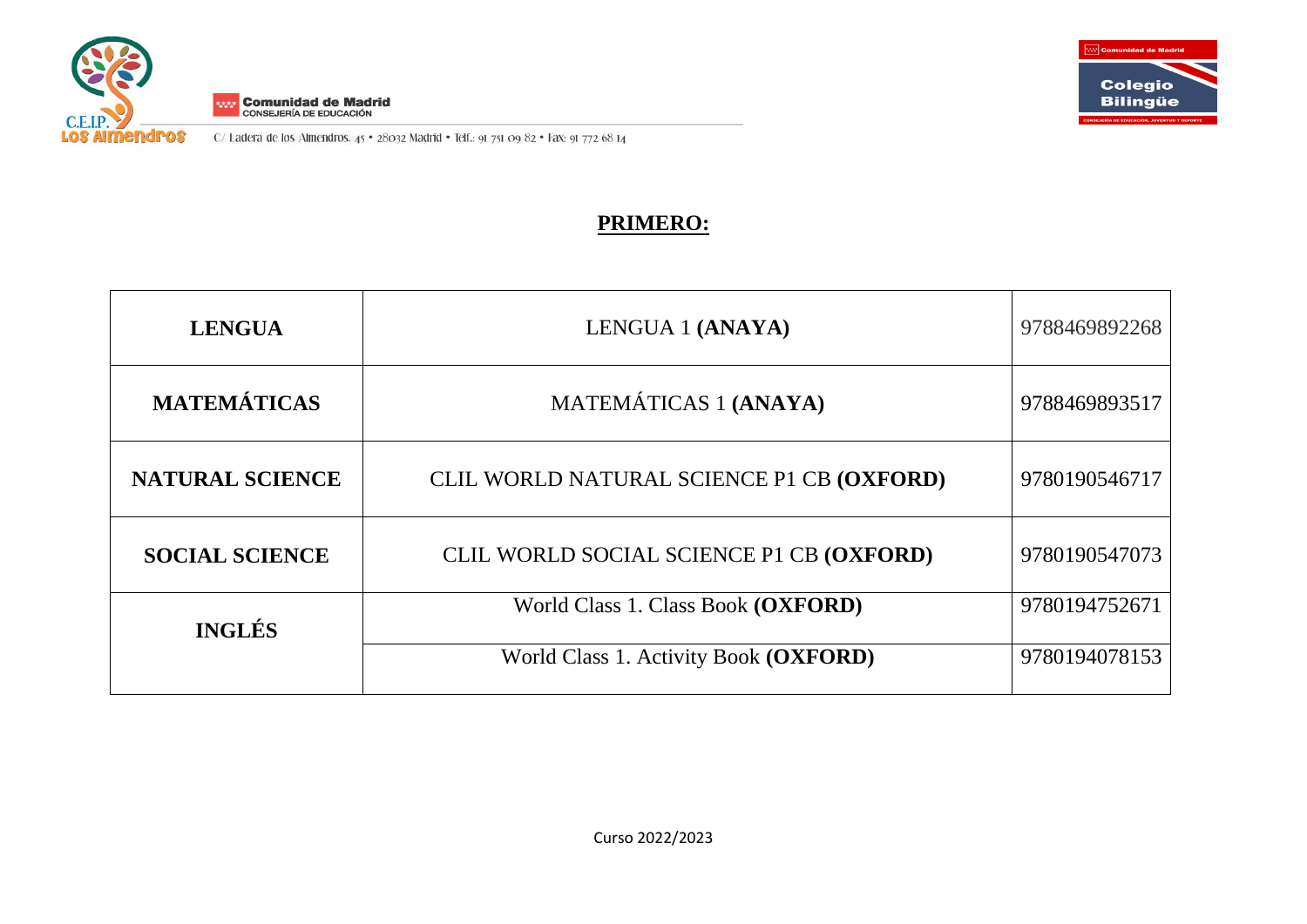



C/ Ladera de los Almendros. 45 · 28032 Madrid · Telf.: 91 751 09 82 · Fax: 91 772 68 14

## **SEGUNDO:**

| <b>LENGUA</b>          | LENGUA 2 (ANAYA)                                                                          | 9788469892466 |
|------------------------|-------------------------------------------------------------------------------------------|---------------|
| <b>MATEMÁTICAS</b>     | MATEMÁTICAS 2 (ANAYA)                                                                     | 9788469893739 |
| <b>NATURAL SCIENCE</b> | Think Do Learn Natural Sciences 2nd Primary.<br>Class book + $CD$ + Stories pack (OXFORD) | 9788467392319 |
| <b>SOCIAL SCIENCE</b>  | Think Do Learn Social Sciences 2nd Primary.<br>Class book + CD pack $(OXFORM)$            | 9788467392340 |
| <b>INGLÉS</b>          | Ace! 2. Class Book and Songs CD Pack<br>(OXFORD)                                          | 9780194007672 |
|                        | Ace! 2. Activity Book (OXFORD)                                                            | 9780194006880 |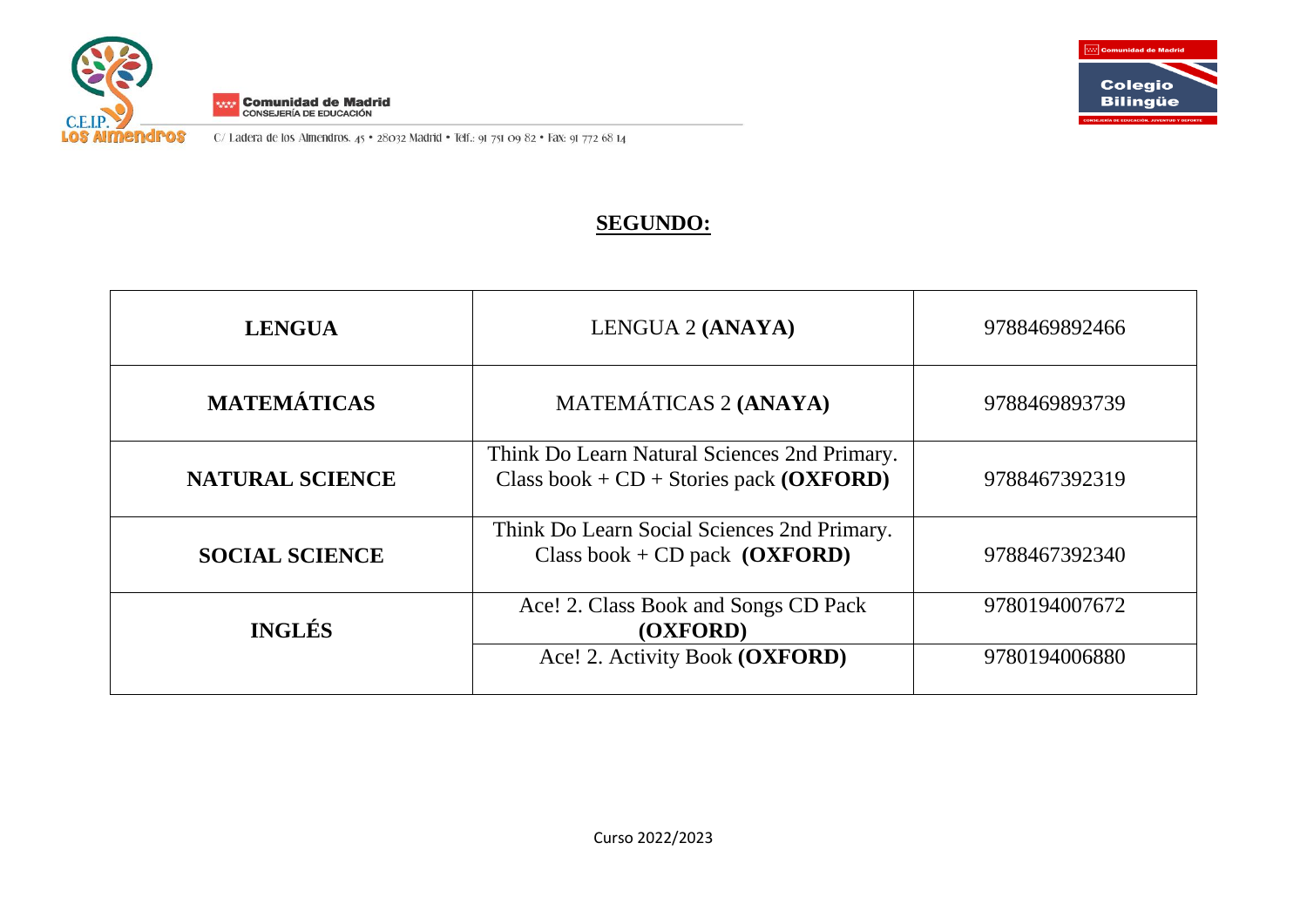



C/Ladera de los Almendros. 45 · 28032 Madrid · Telf.: 91 751 09 82 · Fax: 91 772 68 14

## **TERCERO**

| <b>LENGUA</b>          | LENGUA 3 (ANAYA)                          | 9788469899151 |
|------------------------|-------------------------------------------|---------------|
| <b>MATEMÁTICAS</b>     | MATEMÁTICAS 3 (ANAYA)                     | 9788469899618 |
| <b>NATURAL SCIENCE</b> | CLIL WORLD NATURAL SCIENCE P3 CB (OXFORD) | 9780190546731 |
| <b>SOCIAL SCIENCE</b>  | CLIL WORLD SOCIAL SCIENCE P3 CB (OXFORD)  | 9780190546854 |
| <b>INGLÉS</b>          | World Class 3. Class Book (OXFORD)        | 9780194078603 |
|                        | World Class 3. Activity Book (OXFORD)     | 9780194078573 |
| <b>MÚSICA</b>          | FLAUTA DULCE (HOHNER O YAMAHA)            |               |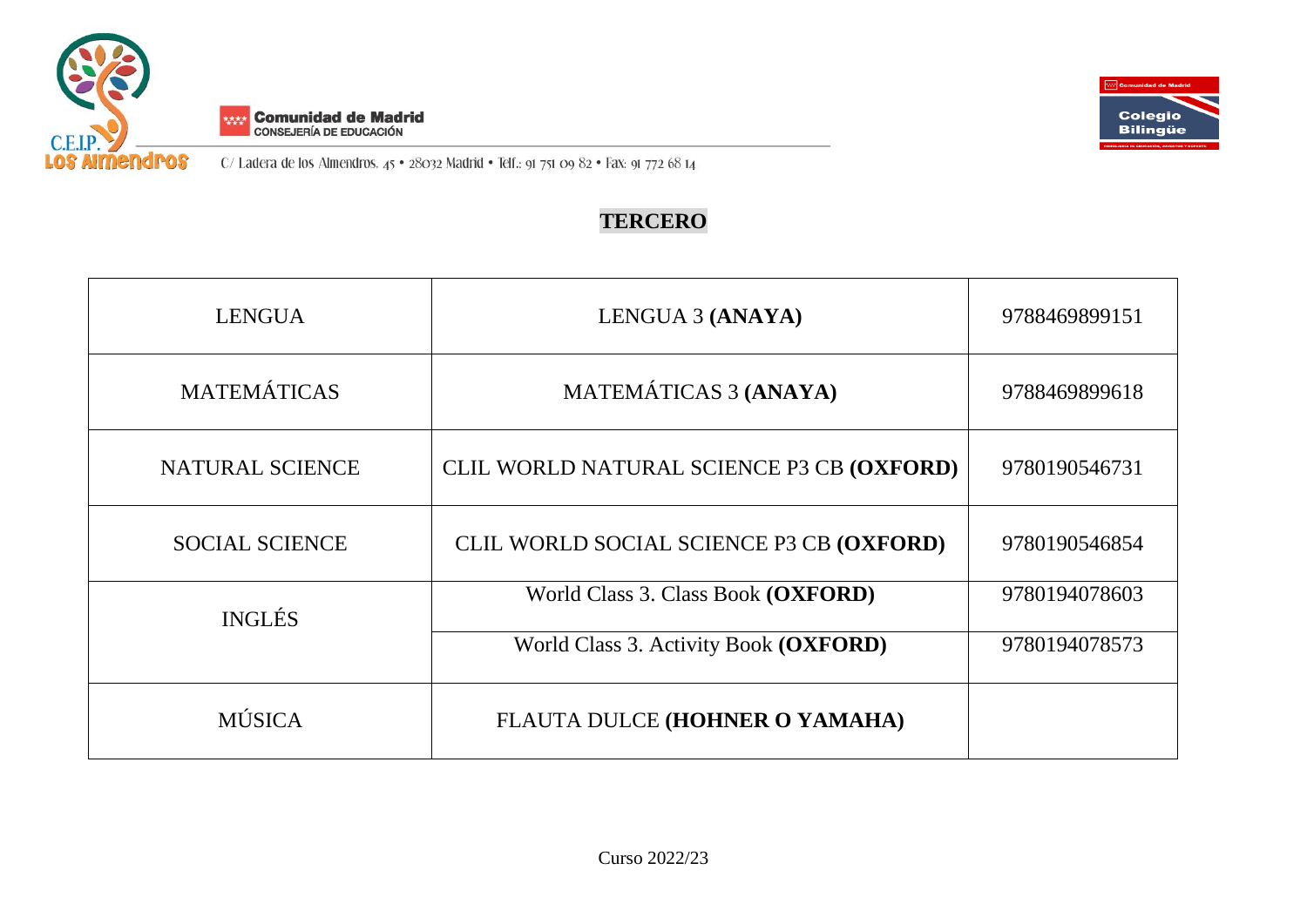





## **CUARTO**

| LENGUA Ed. SM                              | Proyecto Savia                                                         | 9788467575385 |
|--------------------------------------------|------------------------------------------------------------------------|---------------|
| MATEMÁTICAS Ed. SM                         | Proyecto Savia                                                         | 9788467575408 |
| NATURAL SCIENCE<br><b>Ed. OXFORD</b>       | Think Do Learn Natural Sciences 4th Primary. Class<br>$book + CD$ pack | 9788467392326 |
| <b>SOCIAL SCIENCE</b><br><b>Ed. OXFORD</b> | Think Do Learn Social Sciences 4th Primary. Class<br>$book + CD$ pack  | 9788467392357 |
| INGLÉS. Ed. OXFORD                         | Ace! 4. Class Book and Songs CD                                        | 9780194007696 |
|                                            | Ace! 4. Activity Book                                                  | 9780194006903 |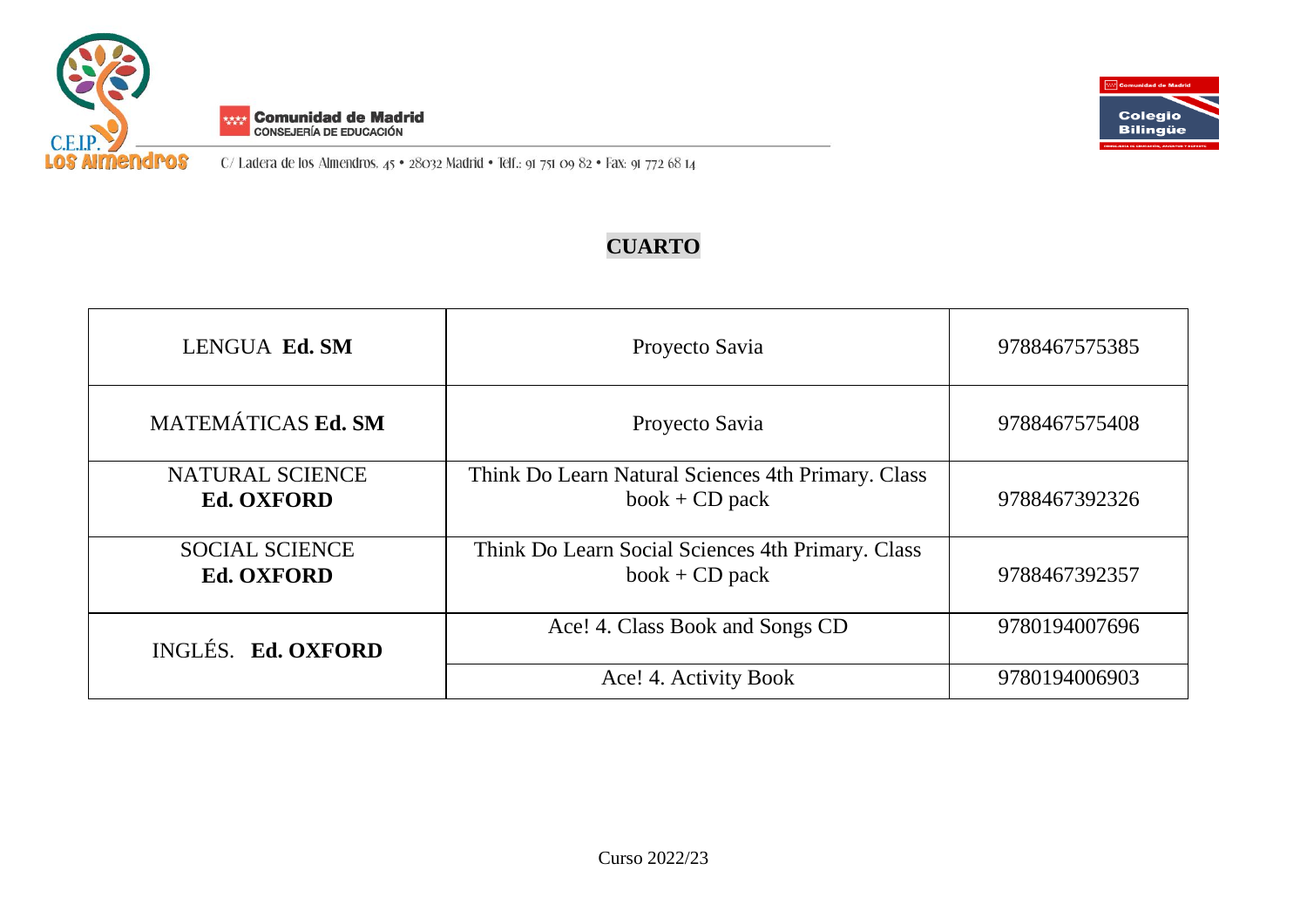



C/Ladera de los Almendros. 45 · 28032 Madrid · Telf.: 91 751 09 82 · Fax: 91 772 68 14

### **QUINTO**

| LENGUA ED. SM               | <b>REVUELA</b>                   | 9788413925127 |
|-----------------------------|----------------------------------|---------------|
|                             | Cuaderno Revuela                 | 9788413926490 |
| <b>MATEMÁTICAS ED. SM</b>   | <b>REVUELA</b>                   | 9788413925349 |
|                             |                                  |               |
| NATURAL SCIENCE. ED. OXFORD | CLIL WORLD NATURAL SCIENCE P5 CB | 9780190546755 |
|                             |                                  |               |
| SOCIAL SCIENCE. ED. OXFORD  | CLIL WORLD SOCIAL SCIENCE P5 CB  | 9780190546878 |
|                             |                                  |               |
| <b>INGLÉS. ED OXFORD</b>    | World Class 5. Class Book        | 9780194079013 |
|                             | World Class 5. Activity Book     | 9780194078986 |